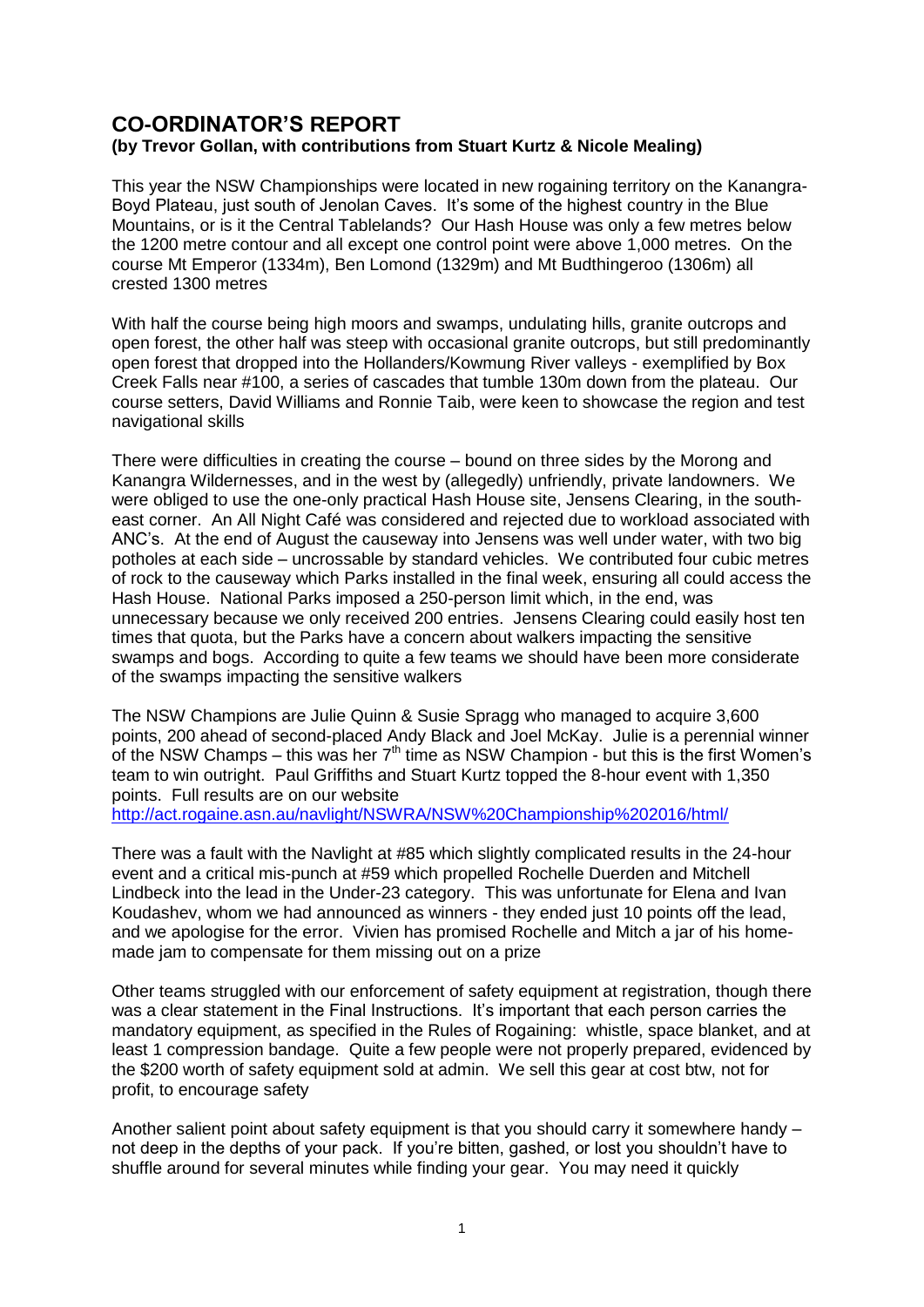On the subject of injuries, our ever-alert safety squad from BWRS had some work on the weekend. Notably one person in the 8-hour required a ride back to base, a splint for her sprained ankle and subsequent crutches after visiting her medico. Two people had scratched eyes and two people cut their fingers working in the Hash House (something we didn't consider in our risk analysis)

We were fortunate with the weather. After a calm, frosty, Saturday morning the westerly wind built, with regular gusts snuffing caterers' gas flames and battering our tents. For rogainers on the course the wind kept them cooler during the day and warmer at night, so was probably a benefit. The next morning (Monday 17<sup>th)</sup> was  $7^\circ$  with drizzle/showers and windy. It would have been miserably bleak for everyone involved if that had happened 24 hours earlier. The guys dismantling our Hash House marquees had the worst of it

We were fortunate that the catering trailer axle broke on the way home rather than to the event… it would be difficult to run a Hash House without all that equipment. Perhaps there were one too many potholes on Kanangra Walls Rd? It was Alan's misfortune to be towing the trailer when it failed, and Sonia's car to become bogged when she pulled over to assist. Apart from the personal stress, there was no other damage to our helpers or their vehicles

Prizes were acquired from the local Oberon visitor centre, focussing on local produce: jams, chutneys, olive oil & truffles. This was another way to contribute in small manner to the local community

## **CREDITS**

All our helpers are greatly appreciated – this is a volunteer non-profit organisation that depends on people putting in time, effort and enthusiasm

**Course Setting, Vetting, Flag-Hanging:** David Williams, Ronnie Taib, Vivien de Remy de Courcelles, Emmanuelle Covert, Roland Cziferszky, Trevor Gollan, Peter Gray, Ian **Crakanthorp** 

**Administration:** Vivien de Remy de Courcelles, with David Williams, Ronnie Taib

**Catering:** Alan Mansfield & Sonia Kupina, with 2<sup>nd</sup> Enfield Scouts

**Safety:** Dug Floyd, with BWRS

**Catering Trailer:** Alan Mansfield

**Admin Trailer:** David Williams & Ronnie Taib

**Flag Collection:** Ronnie Taib & Ben Itzstein, Pam & Bob Montgomery, Alan Osland, Mardi & John Barnes, Trevor Gollan

**Landowners and Carers:** Thankyou to Michaela Jones & Hugh Sutton, Rangers with NSW National Parks & Wildlife Service, Oberon

**Site Support:** Corinna Lueg (thanks for the great photos) & Oliver Pitman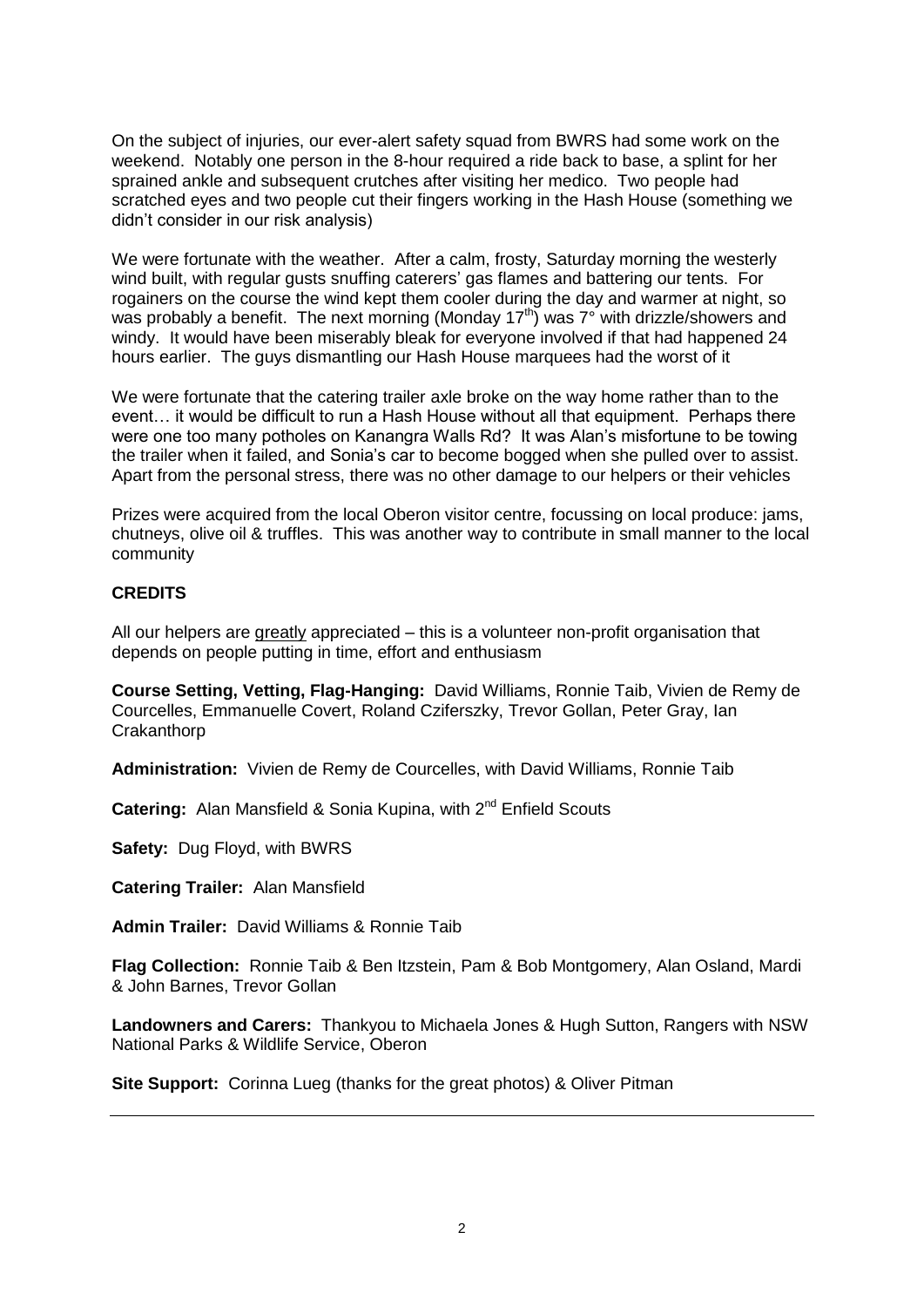## **QUOTES, COMPLAINTS and COMPLIMENTS**

"That was truly one of the best rogaine courses I've ever done (out of more than 150!). Others have said same to me. Congratulations!" [Mike Hotchkis]

"The NSW Championship last weekend was an event not to be missed, if you didn't make it you missed out on a superb, classic rogaine" [Chris Stevenson's opening lines in his Forum report, http://nswrogaining.org/wpblog/2016/10/17/what-you-missed-it/]

## **CO-ORDINATOR MUSINGS**

In the 1970's there was a proposal to clear the Boyd Plateau and turn it into a pine forest. Old tracks and sawn tree stumps across the course are evidence of the logging that ended in 1977. We really must acknowledge and appreciate the Colong Committee for preserving the Boyd Plateau natural environment

David and Ronnie chose this area and negotiated the scope with National Parks, Oberon, and I came on-board a bit later to provide co-ordination. It was a pleasant coincidence to find that a rogaine I organised exactly 25 years before had been just to the west of this year's course

Jaunter 1991 had the Kowmung River as an eastern boundary, including a control on the river just 250m north-east of this years' #96, another on Lawrie Cone, opposite #83. That course was diverse, including farmland, native & pine forest, a limestone cave and a sinkhole, plenty of waterfalls, and a 100-pointer some way down Morong Deep, not possible nowadays since Morong was declared wilderness in 1997. There are reports on the previous rogaine in NSWRA Newsletter 31

(http://www.nswrogaining.org/AboutNSWRA/News/PrintedNewsletters/Num31/News31.pdf)

This was the second course that David and Ronnie have set this year - Ronnie was the leader at the Minigaine in March, David the leader here at the NSW Champs. Bob Gilbert and the Newcastle team also ran two events – Paddy Pallin and Lake Macquarie – and it was my second event for the year, after setting and co-ordinating the Autumngaine. We obviously need more people to step up and run events, else the sport will fade. Increasingly outdoor people are swayed by glossy, ultra, outdoor activities. Some of the 8-hour participants told me about their participation in the upcoming XPD AR World Championship near Ulladulla, and it's only \$8,000 per team entry. How do you compete with that?

I chose to economise on water supply when the best quote available was \$1500. As an alternative Mark extracted the large rubberised water bladder that the Rogaining Association owns, filled it at the Oberon Council Standpipe for a mere \$5 then transported it on a trailer to the Hash House. Lacking the correct connector for the Standpipe, there was a rather bemused reaction in the local Mitre 10 when I asked for "a 50mm female camlock to fill my bladder." We found one, and all proceeded successfully

My  $H<sub>2</sub>O$  economizing was to compensate for the loss from running the bus. The contracted bus company had no viable downsize option though we only had nine passengers, so I chose to continue with the original plan - which meant our bus passengers had plenty of room to stretch out on their trip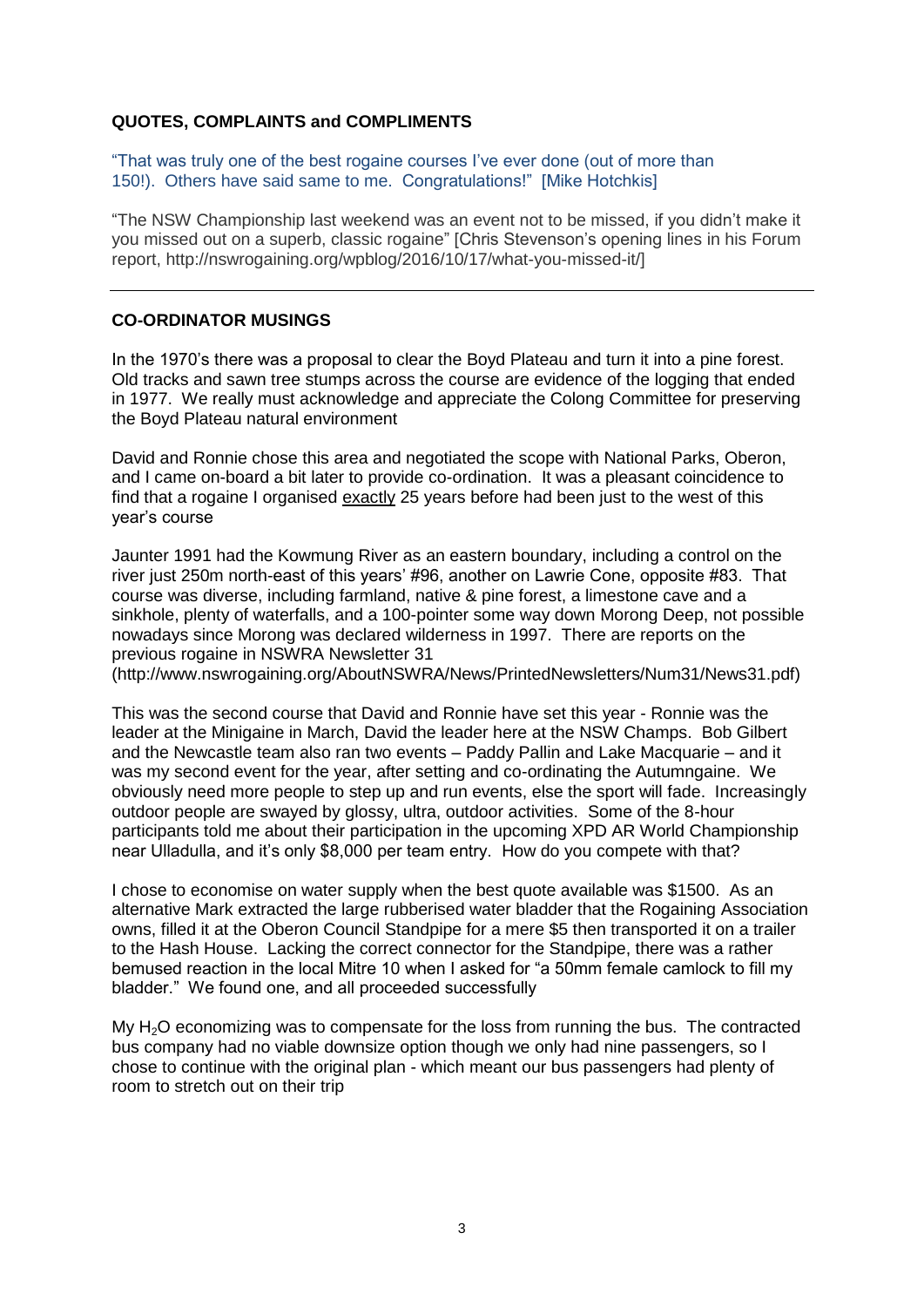I sought feedback from some of the Kanangragaine participants:

**Stuart Kurtz and Paul Griffiths** won the 8-hour competition with 1350 points. Stuart (on the left in this pic) first rogained in 2008 at the Lake Macquarie 12-hour, introduced to the sport by Andrew & Nicole Haigh. Stuart & Paul work together and, since 2010, have teamed up for a couple of rogaines each year



**Stuart says:** I've only been to Kanangra Walls once before even though I grew up in Oberon and Paul hadn't been there before. It's a very nice rogaining area.

We picked a route that kept us away from the majority of the steeper areas so the going was quite fast with only the more major gully crossings a challenge to push through the scratchy bushes. The downside to this "stay on the plateau" plan was that we were trying to find some of the more difficult control sites in flat, vague areas. We had significant issues with 80 and 84 where we lost a bit of time. This meant we had to make the decision to drop a couple (89 and 50) from our original plan which explains our route from 48 to 68 as we needed to get to the water drop at 20. We also dropped 43 and didn't have time to think about 53 near the end as we knew already that we were going to be late.

The run at the finish down the road from 92 was tough but we seemed to get that second wind that comes from adrenalin and the lollies we picked up at the water drop. Overall we were very happy with the run. The controls, while sometimes hard, were in the correct locations so we quite enjoyed the challenge. The compass came out a lot and there was a fair bit of head scratching trying to match up what we could see around us with the little wiggles in the contours on the map.

We saw plenty of roos and wallabies, a wombat or two, a large black bird with a long fanned tail and a large nest up a tree (we haven't been able to work out what type of bird it was, maybe someone else who knows birds also saw it?) and a rather unhappy brown snake. The snake was about the colour of all the browny grey sticks on the ground and ended up in between the two of us (I obviously stepped right over it). Paul yelled out when he almost stepped on it and I turned around to see it coming towards me with its mouth open and its neck flattened out. Needless to say that was the quickest I moved all day.

The events are very well run. Thanks need to go to all those who are involved putting them on. I can't think of anything to improve them.

I saw two separate lyrebirds up trees while hanging flags, so that's most probably your "large black bird", Stuart. Given their size, they are quite nimble at climbing the tree, but inept flappers as they glide 50-100 metres to safety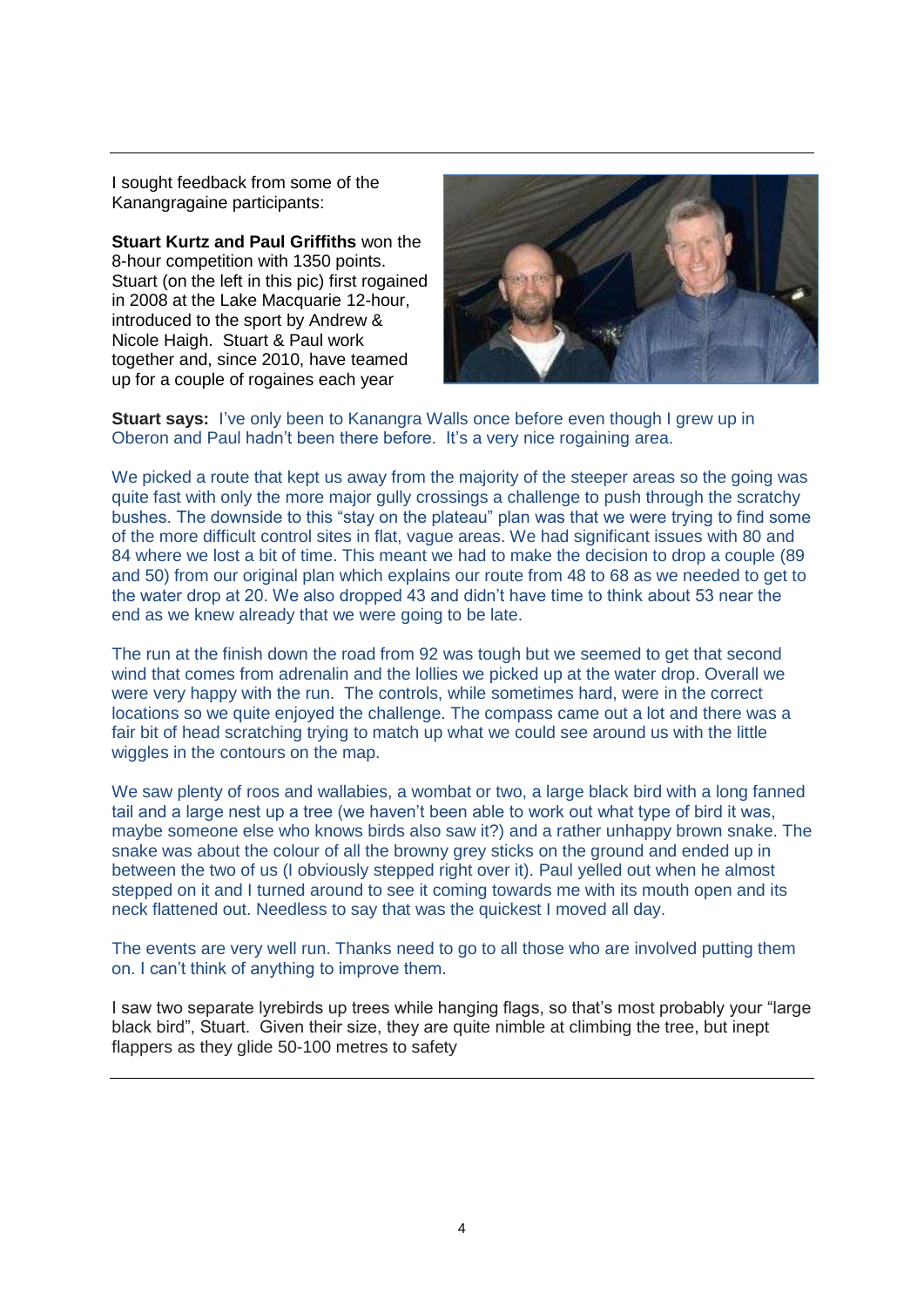Nicole Mealing and Alex Allchin won the Mixed Championship, and with 2680 points they were 7<sup>th</sup> overall. Nicole's first "serious" rogaine was Dharug Dreamtime, May 2015, near Wisemans Ferry

**Nicole says:** I've been bushwalking since 2004 however I only ever walked on well signed tracks until about 2½ years ago. In mid-2013 I joined the Sydney Bushwalkers (SBW) and had no idea how to use a compass. SBW got me into the Sydney Summer Series and from these two communities I learnt about rogaining - I haven't looked back since!

What I struggle with most is actually finding a team. I have entered six rogaines this year and all of them with different partners (one was a



solo event). One learns pretty quickly that succeeding at a rogaine is not just about your own navigational, nutritional, physical and time management skills, but also about group management and teamwork. This was our first rogaine together and Alex and I were a great fit (phew). We both shared the navigation on every flag (except I think on two where I was almost sleep-walking), we were watching out for each other and we had some really lovely conversations to boot.

I've never walked in this area of the Boyd Plateau before. So far I have only ever been down to the Kowmung and across to Mt Cloudmaker. Box Creek Falls has been on my wish list for the past 6 months though. So much so, that I almost worked a route to ensure I got to Box Creek Falls during the rogaine; however I decided to go for a different route strategy and have left Box Creek Falls for another day when I can sit around and soak them in.

During the event, Alex and I certainly questioned why we hadn't been out to the area before given how lovely it is. We commented a number of times that no matter how the 24-hours went, at least we'd signed up to a stunning region and were seeing a part of bush we probably wouldn't see otherwise.

My highlights were not seeing many other participants (which meant that we were navigating completely independently), the sunset, ascending a spur with the moon shining directly in front of me, devouring a slice of pizza while perched on a rocky knoll at silly o'clock in the morning, and confidently finding flags in the dark.

My lows were trudging around with wet feet and heavy eyelids at 1am, trying to get around the swamp near #41 (after 23 hours, I thought the other participants would have made a nice path for us!! It was part of my route tactic!), and sore feet.

From your splits online, you & Alex obviously pushed hard out along the edge of the course, being at 62, the farthest control, before 5pm. You had some long splits between 10pm and 5am (fatigue-rests? or navigational problems? or just tough country between 103-75-78- 101-95? It certainly looks tough) then you really kept pushing along after dawn

What can I say, it's amazing the difference between Night and Day navigation. We're both much better at navigating off features, so we were able to push at about twice the speed during the day as compared to during the night. At night we really had to watch the compass and think about pacing. Plus, I got sleepy at some point.